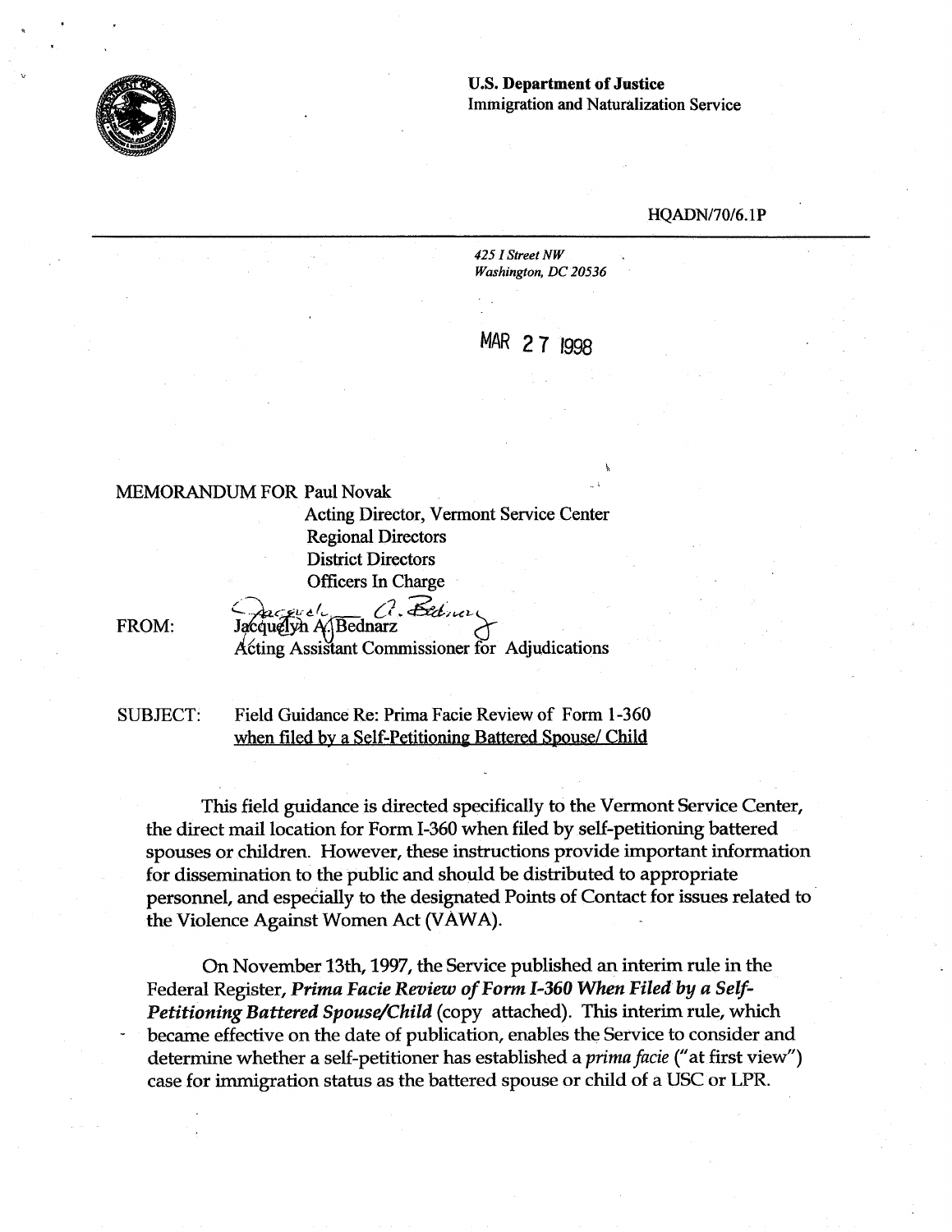# Memorandum for See Distribution **Page 2** 2 Subject: Prima Facie Review of Form I-30

Such determinations have become critical as a result of Section 501 of the Illegal Immigration Reform and Immigrant Responsibility Act of 1996 (IIRIRA).

The new law amends the definition of "qualified alien" to include battered aliens who have an approved self-petition, or who have filed a self-petition. A favorable prima facie review of Form 1-360 allows certain battered spouses or children to be regarded as "qualified aliens" for the purpose of establishing eligibility for public assistance.

Review of Form 1-360 for prima facie determination focuses on the following:

A *Notice of Prima Facie Case* (NPFC) is not a benefit or immigration status for which petitioners may apply and it is solely at the discretion of the Service to issue the Notice.

Self-petitioners **must** be physically resident in the United States to obtain the *Notice* of *Prima Facie Case.* Self-petitioners who are outside the United States are not eligible for public assistance benefits and should await the adjudication of the I-360 petition.

The decision to issue a *Notice of Prima Facie Case* is based upon an initial review of the I-360 petition and supporting documentation. It is not an adjudication of the petition. Officers should ascertain that the applicant has addressed each of the required elements. However, selfpetitioners need not provide all of the supporting evidence which might or must be submitted prior to the final adjudication.

The NPFC will be printed on Form 1-797 and valid for 150 days from the date of issuance. In nearly all cases this will be sufficient time to adjudicate the 1-360. During that time, the self-petitioner will have the opportunity to improve the petition by submitting additional evidence and documentation. In those instances where the adjudication of the petition can not be completed within that time frame, the Adjudicating Officer may issue an extension of the NPFC.

Self-petitioners who are unable to establish a *prima facie* case in the first instance will be notified of **the** deficiencies of the petition with a request for additional evidence or documentation. Upon receipt of the second submission, the adjudicating officer may determine that the **I-**